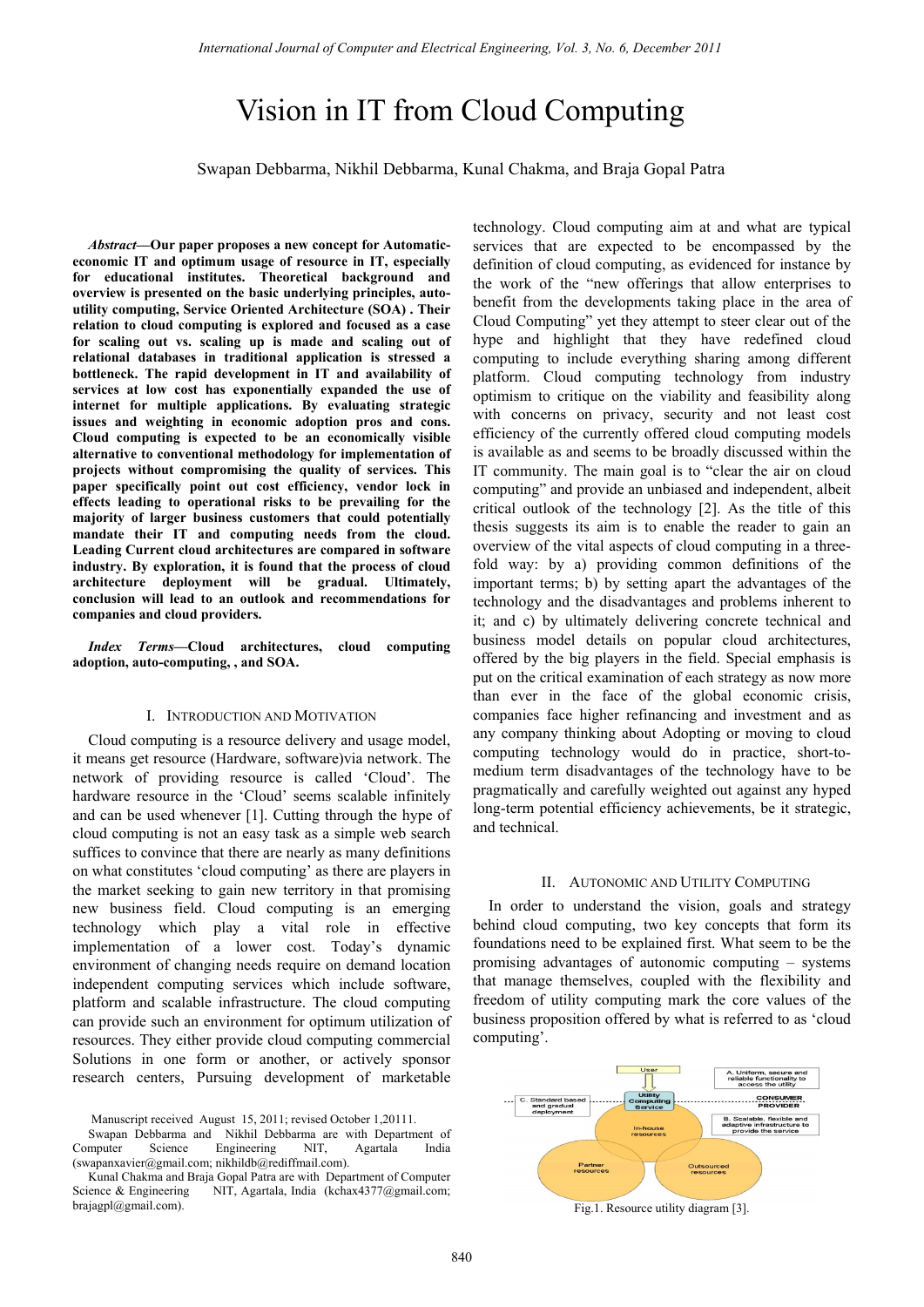There primary target is by developing 'autonomic elements' to combat the ever growing complexity of integrating and interconnecting the myriad diverse software systems that still continue to emerge exponentially throughout all areas of IT. A parallel could be drawn from these four characteristics to the desired characteristics one would want (or expect) systems deployed 'in the cloud' to posses

 • **Self-management** – automatic configuration of components according to high-level policies. This would assure seamless adjustment of the rest of the system.

 • **Self-optimization** – components strive proactively to optimize their own performance. That would accounts for a continuously improving efficiency of the whole system in general.

 • **Self-healing** – the system in general diagnoses and removes software (IBM cited even hardware) issues. Thereby the system should ideally self-repair and selfmaintain to the extent possible.

 • **Self-protection** – the system defends itself from malicious attacks and cascading failures. Software organizations 'early warning' mechanism to prevent systemic failures. According to software industry even though their own claims for such a high degree of automation might seem like science fiction, increasingly autonomic systems in their vision would not spawn out of nowhere, but rather gradually as engineers add more and more sophisticated autonomic managers to existing humanly managed elements. However, software industry states in addition two necessary attributes to autonomic computing, that taken in the context of cloud computing seem to be problematic and relevant right now, long before the significant engineering challenges towards developing all the fancy autonomic systems are overcome. These purely organizational challenges are:

 • **Privacy policies and laws** – autonomic systems must appropriately segregate and protect private data (not even remotely mentioned how)

 • **Open standards** – the system must rely on such, also including its communication protocols; it cannot and shall not exist in a proprietary world. Additional arguments are provided further on in this thesis that emerging cloud computing providers almost naturally expect to perform a 'vendor lock' into their proprietary world on their clients, which reflects both the customer as well as the cloud computing industry negatively.

### III. CLOUD COMPUTING

Cloud computing is a model generally defined as the clusters of scalable and virtualized resources like distributed computers, storage, and system software etc which makes use of internet to provide on demand services to the user. The opinions differ, but a pattern is found such that the wording in almost all explanations hovers around the keywords scalability, on-demand, pay-as-you-go, selfconfiguration, self maintenance and Software as a Service. A technical stance and considers a 'cloud' to be a pool of virtualized resources that hosts a variety of workloads, allows for a quick scale-out and deployment, provision of

virtual machines to physical machines, supports redundancy and self-recovery and could also be monitored and rebalanced in real time. "A Cloud is a type of parallel and distributed system consisting of a collection of interconnected and virtualized computers that are dynamically provisioned and presented as one or more unified computing resources based on service-level agreements established through negotiation between the service provider and consumers". It emphasize that a 'cloud' is thereby not only a combination of clusters and grids, but is also extended by the implied usage of virtualization technologies such as Virtual Machines (VMs) to meet a specifically negotiated service quality level[4].



 This definition implies and captures two potentially problematic issues of

- 1) The business issue of negotiating *the proper* SLA from the customer's perspective and
- 2) Having the technical capacity to correctly account for and guarantee the service outlined in that SLA at all resource monitoring, failure redundancy, rebalancing of workloads, etc. from the provider's perspective "Cloud Computing refers to both the applications delivered as services over the Internet and the hardware and systems software in the datacenters that provide those services (Software as a Service - SaaS).
- 3) When a Cloud is made available in a pay-as- you-go manner to the public, we call it a Public Cloud; the service being sold is utility Computing.". The could also be seen as recursive in case of mash-up provider that is a cloud user of another platform at the same time: Cloud Provider SaaS Provider / → Cloud User  $\rightarrow$  SaaS User



Fig. 3. Cloud computing infrastructure architecture.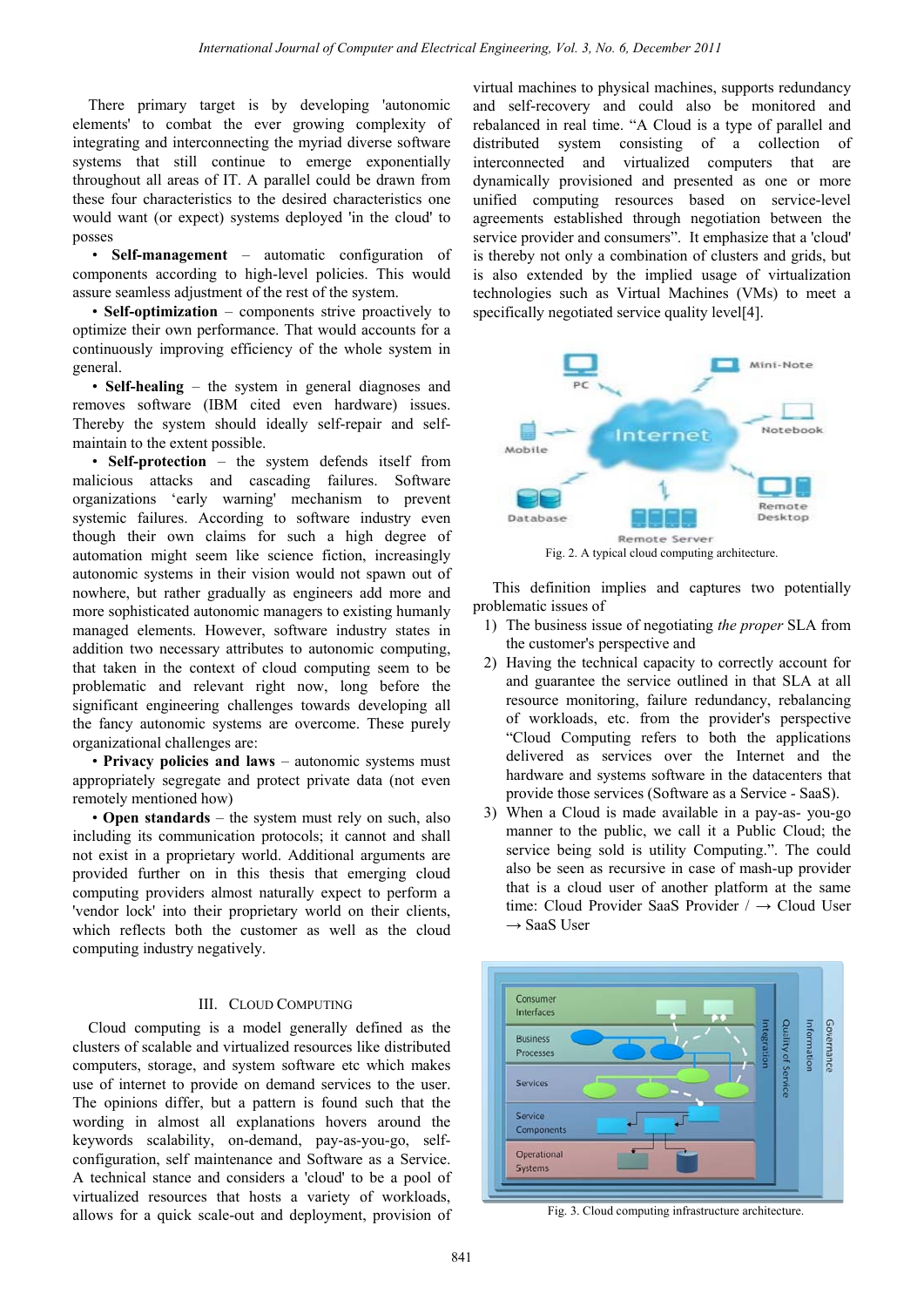It is specifically of the usage of the terminology Infrastructure/Hardware as a Service and Platform as a Service, which is commonly found in cloud computing explanations by industry experts and academics – rather Utility Computing (used here again interchangeably with Cloud Computing) is classified in three models – Computation, Storage and Networking [5].

The following building blocks of cloud computing [6]:

- Storage-as-a-Service
- Database-as-a-Service
- Information-as-a-Service
- Process-as-a-Service
- Application-as-a-Service
- Software-as-a-Service
- On-demand self-Service
- Infrastructure-as-a-Service
- Platform-as-a-Service
- Integration-as-a-Service
- Security-as-a-Service
- Management/Governance-as-a-Service
- Testing-as-a-Service
- Measured-as-a-Service

## IV. SERVICE ORIENTED ARCHITECTURE

Service-oriented Architecture refers to a modular design principle in software architecture. Service orientation aims at separating individual functions into distinct units or "services", that could be accessed, e.g. via a network, by developers to integrate them in a reusable manner in their applications. A Paramount is the loose coupling of those services to programming languages and specific underlying platforms, i.e. the services communicate with the applications (or other services) that invokes them via their predefined interfaces. Ideally, those should be standard, available, documented and easily implementable. It suggests the following guiding principles towards designing a service – it should be granular, componentized, encapsulated, eve raging existing modules, having life cycle management and complying to common industry and IT standards. Ultimately, SOA based applications should leverage a multitude of already developed services – purposefully designed, stateless pieces of business logic that compute specific tasks and deliver clear and usable results in return. XML/SOAP protocols are examples of commonly used for building SOA applications and utilizing web services (services accessible via HTTP protocols). From the business perspective SOA should allow for reuse of existing investments through leverage of already bought technology, evidenced e.g. as plenty of companies are creating services extracted from existing applications to be mandated for further standardized usage company wide in the enterprise SOA. Moreover, by deploying a flexible SOA in the enterprise, existing systems could be changed more flexibly to accommodate for changing business and user needs. SOA, as an architecture design principle is a necessary ingredient towards enabling any of the cloud computing models and paradigms mentioned in this thesis for two key reasons:

*• Firstly*, the term Service-oriented Infrastructure (SOI), as defined by software organizations to be the "virtualized IT infrastructure in an industrialized way" manages a multitude of services as well as SOA applications. Intel reaches to draw a parallel with autonomic computing and further enhance the understanding of the" SOI layer" with a couple of very high-level tasks such as management of virtualization, load balancing and capacity planning, monitoring and problem diagnosis, security enforcement and utilization metering (incl. SLA compliance)[7]. If and when, theoretically, systems (including those of normal, non-IT enterprises) are made to be capable of such seamless encapsulation, abstraction and management of whole computing resources, moving, providing or acquiring them from the Cloud would be the next logical thing to do. However, for the time being this as well as most of software industry vision of autonomic computing remains largely wishful thinking, yet still points towards the general trend in automating enterprise IT resources.

• *Secondly*, any software or software platform that is to be 'offered as a service' or "provided in a payas- you-go manner" should be designed along SOA principles. Customers, or software application developers would thereby theoretically design their systems to be modular or use other's modules and ideally pay only for the components they need (if they are drawing on external pieces of code). Although apparently not a new concept at all, I would argue that the trend towards cloud computing and the resulting need for more interoperable systems (as they are hosted/executed in the cloud) would naturally strengthen the case for SOA based software [8].



Fig. 4. Service oriented architecture [9].

## V. BUSINESS ACCESS FROM ANYWHERE [10]

Cloud computing is a network based service. This makes accessibility to the cloud services location independent. The only prerequisite is the use of standard internet-enabled devices like low cost desktop computers, mobile handsets etc at client side with high speed network. Business access is a fast reaction to change and the ability to rapidly implement changes. Business agility needs to be holistic in scope. Business agility consists of three interoperable components: Human, Business Process, and Technical agility. Humans are assumed to be agile in management and operations for the enterprise to be agile. Human agility is the main enabler of business agility. Business process agility has gone long road till it reached Business Process Management System (BPMS). Technical agility, that addresses IT infrastructure and information systems architecture, can make use of SOA.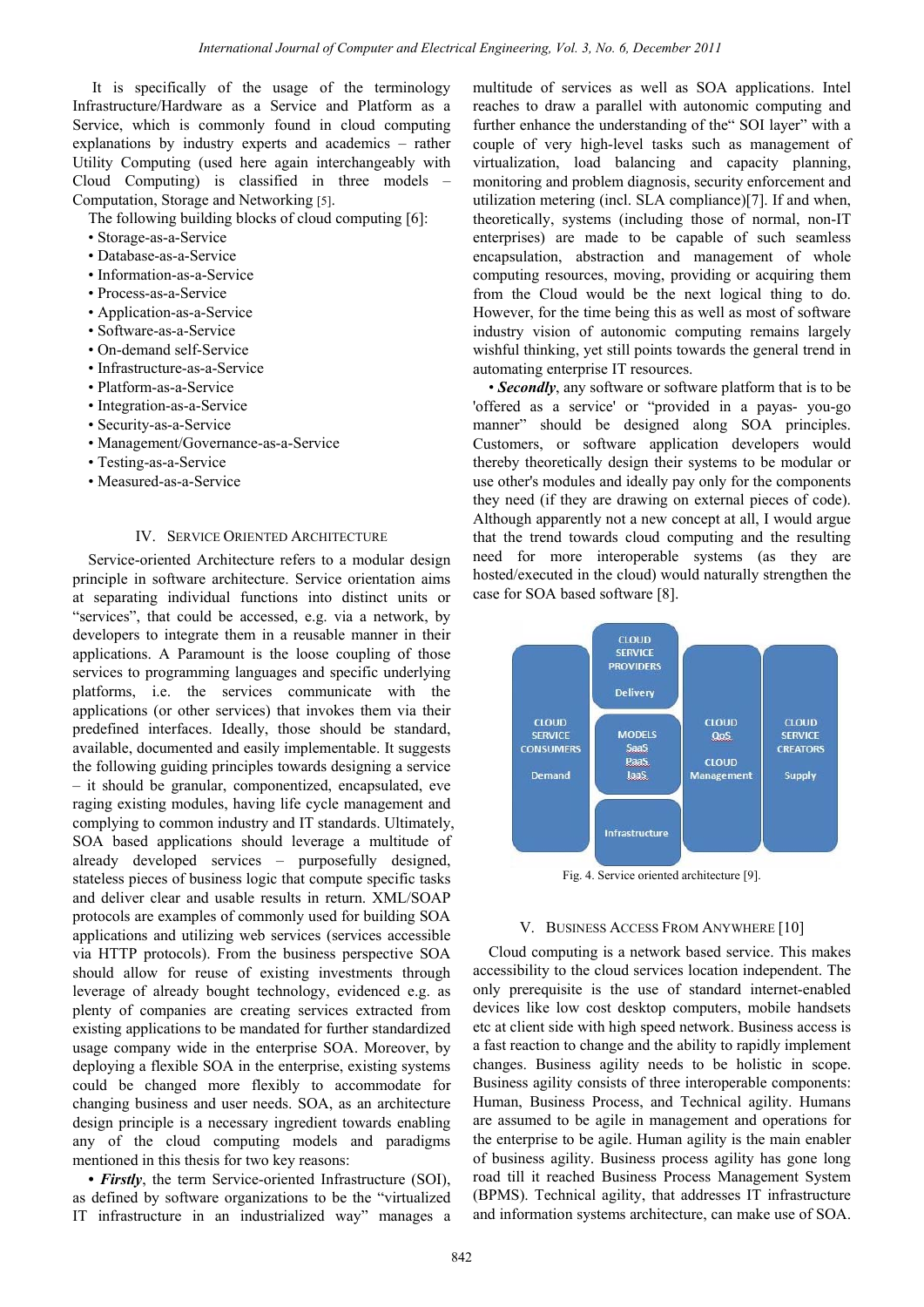Aligning BPMS and SOA can enhance business agility.

## VI. BUSINESS PROCESS MANAGEMENT

**Potential Business Advantages VS Setbacks in Reality:**  Cloud computing, is a pragmatically and independent point of view. Advantages and pros spread faster as the technology gains traction – prominent examples are outlined in the introductory section. The goal is however to critically set apart the following, more unpopular key aspects[11]: • Marketing claims for future potentials vs. current technical capabilities • Business models for which cloud computing makes sense vs. those for which it does not – arguably, the majority of IT spending • Different types of vendor lock-in effects – explained and weighted • Security issues to which more concern should be paid Business Process Management (BPM) is the key to business agility. Business process is a Series of interrelated activities that cross functional enterprise boundaries with individual inputs and outputs. Business processes are either operational or supporting. Operational Business processes are associated with the way enterprise develop strategies, invent, market and sell products or services. Support processes include the provision of Human Resource Management (HRM) activities, information systems infrastructure, and finance and asset Management. The Cloud computing implies, the effectiveness of resource usage and scalability of grid computing. Grid computing architectures are not easy to set up as they imply complexities of all sorts – middleware and network configurations among others. However, as grids are 'taken to the next level', here are some of the often quotes pros from the business perspective of companies to move to cloud computing.

• **Countering of standardized resources usage** – based on actual consumption – utility computing and pay-as-yougo models are introduced to charge the customer for hardware usage, be it server- RAM-hours, gigabyte-storagehours, CPU-hours, etc. Thus, in addition to the currently spread standardized-server-configuration-hours (for renting a dedicated server from a datacenter) and network bandwidth usage (GB of data transferred), more flexibility is introduced as resources are relinquished after no longer being needed [12].

 • **Elasticity**– scalability and load-balancing of the server resources are built-in. There by short-term automatic provision, enabling invocation of additional resources is paramount. The benefits of this could be enormous to companies that experience frequent and significant Changes in computing or storage needs. *Service unavailability* and therefore lost-customer costs are avoided as all potential computing needs/server requests are possible to be met. A classic example may include social networks that receive a sudden surge in popularity ("victim of own success"), a web shop during peak pre-holiday times, but also a news or company website (e.g. an airline) that, due to critical events receives an overwhelming amount of traffic that requires more than the planned/available computing resources, in order for all of the requests to be served

• **No capital expenditure** – on hardware (as well as software) that performs the computing needs. These are the fixed costs associated with one time purchases of IT

infrastructure that are amortized over time. They are converted to operating expenses for renting the resources of the cloud provider.

• **Uncomplicated deployment** – as well as availability of autonomic management features that lead to easier and less costly maintenance, i.e. less personnel costs of the cloud provider for managing a given pool of server resources (e.g. administrators per 1000 servers), thus the ability to offer the resources at lower prices. All of the above listed lead to *faster time-to-market* as well as *lower specific project costs*  related to the implementation of a given software solution in a cloud rather than a traditional internal IT department or datacenter. However, as argued further on in this chapter, those benefits are easily pinpointed if one were to "create the next Face book" or "the next YouTube", but largely questionable if one were to move their on premises or own datacenter existing computing resources to the cloud.

# VII. TECHNICAL MIGRATION TO NEW TECHNOLOGY

 In a dynamic environment, the government policies of various ministries change from time to time requiring appropriate changes in e-government applications. Sometimes it may require migration to new technology in the distributed setup, migration is a challenging task which requires implementation at site, often at multiple locations. comparatively, migration to new technology is relatively easier and faster in case of clod based architecture because changes at one location alone ensure migration to new application by its users. Technical agility refers to the ability to quickly change the type and flow of information within an organization within enterprise. Technical agility parameters are IT infrastructure, and information system architecture. IT advance has not yet satisfied business requirements due to improper information systems architectures. SOA addresses technical agility requirements by presenting compos ability, modularity, and loose coupling concepts as services that wrap underlying IT infrastructure, databases, and legacy systems and present them via standard interface. There is a need to stabilize IT infrastructure rather than developing new ones and SOA enables this stabilization. Enterprises should balance IT to become better positioned and more agile .Services is the building Blocks of an agile enterprise Service as 'A Component capable of performing a task'. Service is 'A vehicle by which a consumer's need or want is satisfied according to a negotiated contract (implied or explicit) which includes Service Agreement, Function Offered and so on.

## VIII. PRIVACY AND SECURITY ISSUES

Shared infrastructure scares many enterprise customers. Placing enterprise data in a public cloud is a serious concern and companies wary about their sensitive data logically question the ability of public cloud computing providers to provide the same level of security as their own datacenters[13]. Depending on the type of cloud computing used and the level of abstraction (OS-level vs. platform vs. application level) different security issues arise in public